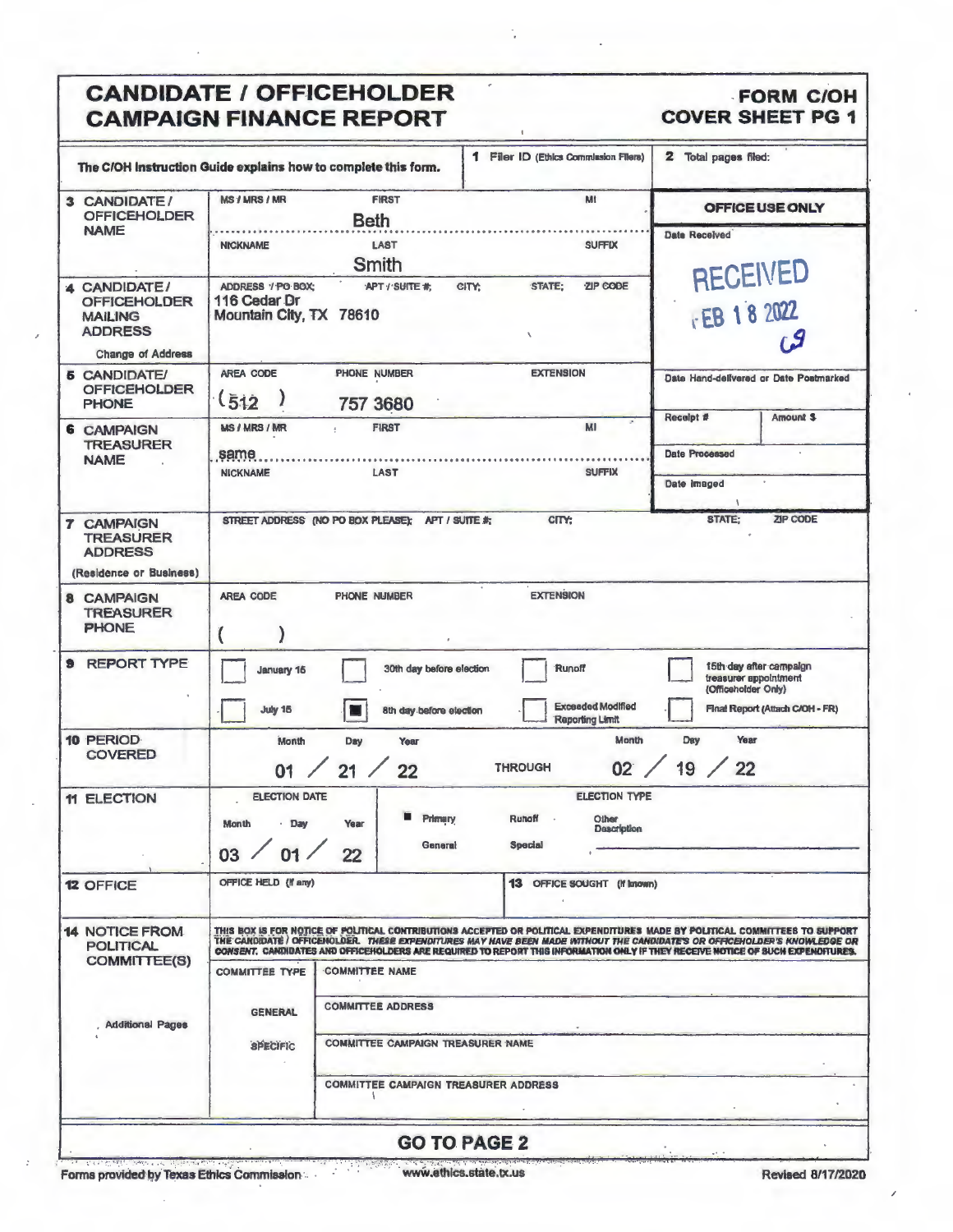# **CANDIDATE / OFFICEHOLDER<br>CAMPAIGN FINANCE REPORT**

#### **FORM C/OH COVER SHEET PG 2**

| <b>16 C/OH NAME</b>                                                                                                                                                                                                                                                        |                                                                                                                                                                                                                                |                                                             |  |                                        | <b>16 Filer ID (Ethics Commission Filers)</b> |
|----------------------------------------------------------------------------------------------------------------------------------------------------------------------------------------------------------------------------------------------------------------------------|--------------------------------------------------------------------------------------------------------------------------------------------------------------------------------------------------------------------------------|-------------------------------------------------------------|--|----------------------------------------|-----------------------------------------------|
| <b>17 CONTRIBUTION</b><br><b>TOTALS</b>                                                                                                                                                                                                                                    | 1.<br>TOTAL UNITEMIZED POLITICAL CONTRIBUTIONS (OTHER THAN<br>PLEDGES, LOANS, OR GUARANTEES OF LOANS, OR<br><b>CONTRIBUTIONS MADE ELECTRONICALLY)</b>                                                                          |                                                             |  | \$                                     | 50                                            |
|                                                                                                                                                                                                                                                                            | TOTAL POLITICAL CONTRIBUTIONS<br>2.                                                                                                                                                                                            | (OTHER THAN PLEDGES, LOANS, OR GUARANTEES OF LOANS)         |  | \$                                     | <b>150</b>                                    |
| <b>EXPENDITURE</b><br><b>TOTALS</b>                                                                                                                                                                                                                                        | 3.<br>TOTAL UNITEMIZED POLITICAL EXPENDITURE.                                                                                                                                                                                  |                                                             |  | \$                                     | 81.06                                         |
|                                                                                                                                                                                                                                                                            | 4.<br>TOTAL POLITICAL EXPENDITURES                                                                                                                                                                                             |                                                             |  | \$                                     | 581.06                                        |
| <b>CONTRIBUTION</b><br><b>BALANCE</b>                                                                                                                                                                                                                                      | <sup>-6.</sup><br>OF REPORTING PERIOD                                                                                                                                                                                          | TOTAL POLITICAL CONTRIBUTIONS MAINTAINED AS OF THE LAST DAY |  | \$                                     | 1829.61                                       |
| <b>OUTSTANDING</b><br><b>LOAN TOTALS</b>                                                                                                                                                                                                                                   | 6.<br>LAST DAY OF THE REPORTING PERIOD                                                                                                                                                                                         | TOTAL PRINCIPAL AMOUNT OF ALL OUTSTANDING LOANS AS OF THE   |  | \$                                     | 1343                                          |
| <b>18 SIGNATURE</b>                                                                                                                                                                                                                                                        | I swear, or affirm, under penalty of perjury, that the accompanying report is true and correct and includes all information                                                                                                    |                                                             |  |                                        |                                               |
|                                                                                                                                                                                                                                                                            | required to be reported by me under Title 15, Election Code.                                                                                                                                                                   |                                                             |  |                                        |                                               |
|                                                                                                                                                                                                                                                                            |                                                                                                                                                                                                                                |                                                             |  |                                        |                                               |
|                                                                                                                                                                                                                                                                            |                                                                                                                                                                                                                                |                                                             |  | Signature of Candidate or Officeholder |                                               |
|                                                                                                                                                                                                                                                                            |                                                                                                                                                                                                                                |                                                             |  |                                        |                                               |
|                                                                                                                                                                                                                                                                            |                                                                                                                                                                                                                                |                                                             |  |                                        |                                               |
|                                                                                                                                                                                                                                                                            |                                                                                                                                                                                                                                |                                                             |  |                                        |                                               |
|                                                                                                                                                                                                                                                                            |                                                                                                                                                                                                                                |                                                             |  |                                        |                                               |
|                                                                                                                                                                                                                                                                            |                                                                                                                                                                                                                                |                                                             |  |                                        |                                               |
|                                                                                                                                                                                                                                                                            |                                                                                                                                                                                                                                | Please complete either option below:                        |  |                                        |                                               |
|                                                                                                                                                                                                                                                                            |                                                                                                                                                                                                                                |                                                             |  |                                        |                                               |
|                                                                                                                                                                                                                                                                            |                                                                                                                                                                                                                                |                                                             |  |                                        |                                               |
|                                                                                                                                                                                                                                                                            | <b>Print County of Brita</b>                                                                                                                                                                                                   |                                                             |  |                                        |                                               |
|                                                                                                                                                                                                                                                                            | DANIEL GONZALES                                                                                                                                                                                                                |                                                             |  |                                        |                                               |
|                                                                                                                                                                                                                                                                            | Notary Public, State of Texas                                                                                                                                                                                                  |                                                             |  |                                        |                                               |
|                                                                                                                                                                                                                                                                            | Comm. Expires 02-25-2024                                                                                                                                                                                                       |                                                             |  |                                        |                                               |
|                                                                                                                                                                                                                                                                            | Notary ID 126318377                                                                                                                                                                                                            |                                                             |  |                                        |                                               |
|                                                                                                                                                                                                                                                                            |                                                                                                                                                                                                                                |                                                             |  |                                        |                                               |
|                                                                                                                                                                                                                                                                            |                                                                                                                                                                                                                                |                                                             |  |                                        |                                               |
|                                                                                                                                                                                                                                                                            |                                                                                                                                                                                                                                |                                                             |  |                                        |                                               |
|                                                                                                                                                                                                                                                                            |                                                                                                                                                                                                                                |                                                             |  |                                        |                                               |
|                                                                                                                                                                                                                                                                            | NOTARY STAMP/S<br>Sworn to and subscribed before me by Beth Smith<br>2022 to certify which, witness my hand and seal of office.<br>Abtury Rubbic                                                                               |                                                             |  |                                        |                                               |
| (1) Affidavit<br>Signature of officer administering oath                                                                                                                                                                                                                   |                                                                                                                                                                                                                                | Printed name of officer administering oath                  |  |                                        | Title of officer administering oath           |
|                                                                                                                                                                                                                                                                            |                                                                                                                                                                                                                                | OR                                                          |  |                                        |                                               |
|                                                                                                                                                                                                                                                                            |                                                                                                                                                                                                                                |                                                             |  |                                        |                                               |
|                                                                                                                                                                                                                                                                            |                                                                                                                                                                                                                                |                                                             |  |                                        |                                               |
|                                                                                                                                                                                                                                                                            |                                                                                                                                                                                                                                |                                                             |  |                                        |                                               |
|                                                                                                                                                                                                                                                                            | My name is example to the contract of the contract of the contract of the contract of the contract of the contract of the contract of the contract of the contract of the contract of the contract of the contract of the cont |                                                             |  |                                        |                                               |
|                                                                                                                                                                                                                                                                            |                                                                                                                                                                                                                                |                                                             |  |                                        |                                               |
|                                                                                                                                                                                                                                                                            | -(street)                                                                                                                                                                                                                      | (aity)                                                      |  | (state) (zip-code)                     | - (country)                                   |
| (2) Unsworn Declaration<br>My address is<br>Executed in - The Company of the Company of the Company of the Company of the Company of the Company of the Company of the Company of the Company of the Company of the Company of the Company of the Company of the Company o |                                                                                                                                                                                                                                |                                                             |  |                                        |                                               |
|                                                                                                                                                                                                                                                                            |                                                                                                                                                                                                                                | County, State of entries and the county, State of           |  | (year)                                 |                                               |
|                                                                                                                                                                                                                                                                            |                                                                                                                                                                                                                                |                                                             |  |                                        |                                               |
|                                                                                                                                                                                                                                                                            |                                                                                                                                                                                                                                | Signature of Candidate/Officeholder (Declarant)             |  |                                        |                                               |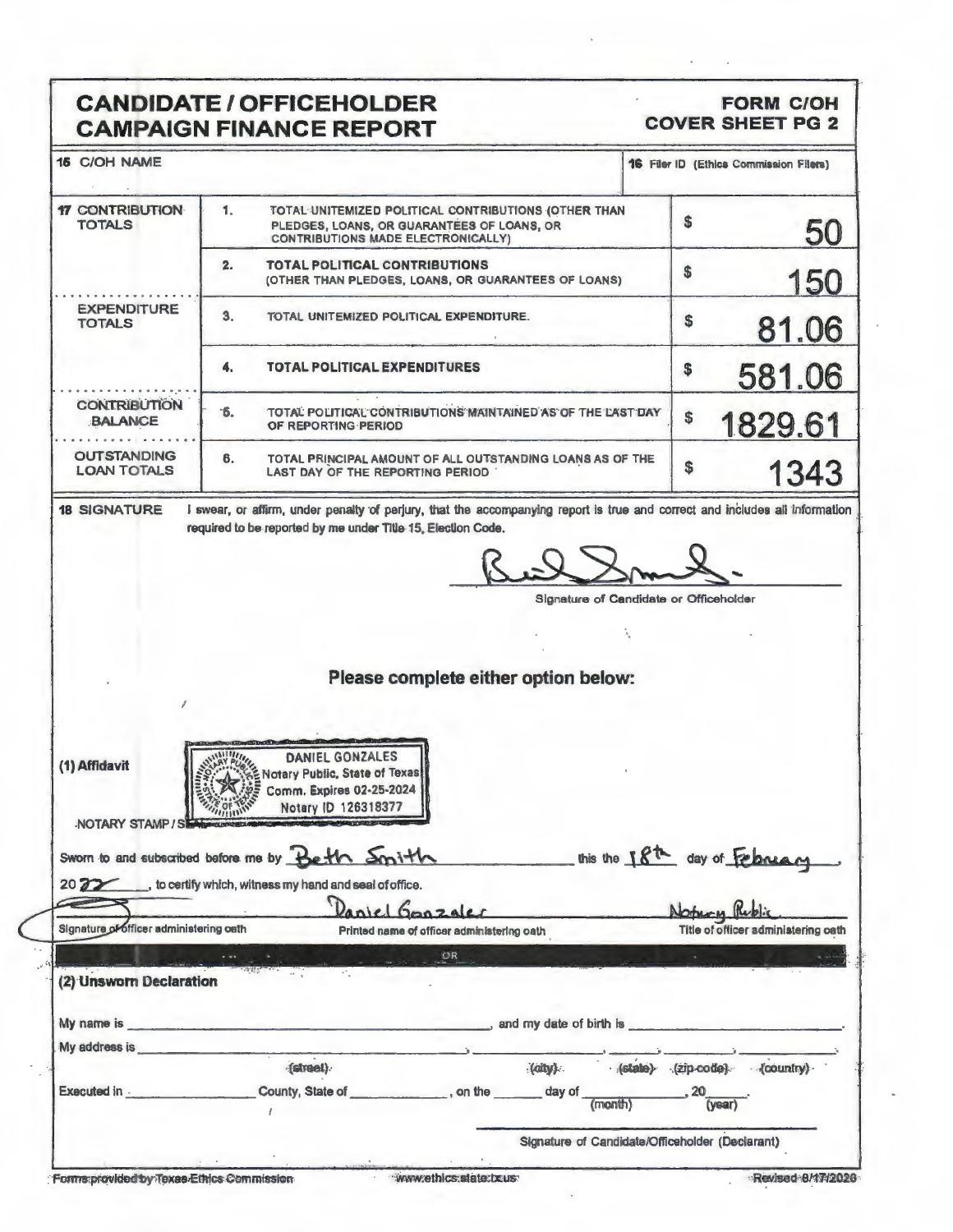## SUBTOTALS - C/OH

## FORM C/OH<br>COVER SHEET PG 3

| 19                                               | <b>FILER NAME</b>                                                                            | 20 Filer ID (Ethics Commission Filers) |              |                                  |  |
|--------------------------------------------------|----------------------------------------------------------------------------------------------|----------------------------------------|--------------|----------------------------------|--|
|                                                  | <b>Beth Smith</b>                                                                            |                                        |              |                                  |  |
| 21 SCHEDULE SUBTOTALS<br><b>NAME OF SCHEDULE</b> |                                                                                              |                                        |              | <b>SUBTOTAL</b><br><b>AMOUNT</b> |  |
| 1.                                               | SCHEDULEA1: MONETARY POLITICAL CONTRIBUTIONS                                                 |                                        | \$           | 150                              |  |
| 2                                                | SCHEDULE A2: INON-MONETARY (IN-KIND) POLITICAL CONTRIBUTIONS                                 |                                        | $-5$         |                                  |  |
| 3.                                               | <b>SCHEDULE B: PLEDGED CONTRIBUTIONS</b>                                                     |                                        | \$           |                                  |  |
| 4.                                               | <b>SCHEDULE E: LOANS</b>                                                                     |                                        | \$           |                                  |  |
| Б.                                               | SCHEDULE F1: POLITICAL EXPENDITURES MADE FROM POLITICAL CONTRIBUTIONS                        |                                        | -\$          | 581.06                           |  |
| 6.                                               | SCHEDULE F2: UNPAID INCURRED OBLIGATIONS                                                     |                                        | S            |                                  |  |
| 7.                                               | SCHEDULE F3: PURCHASE OF INVESTMENTS MADE FROM POLITICAL CONTRIBUTIONS                       |                                        | \$           |                                  |  |
| -8.                                              | SCHEDULE F4: EXPENDITURES MADE BY CREDIT CARD                                                |                                        | $\mathbb{Z}$ |                                  |  |
| 9.                                               | SCHEDULE G: POLITICAL EXPENDITURES MADE FROM PERSONAL FUNDS                                  |                                        | \$           |                                  |  |
| 10.                                              | SCHEDULE H: PAYMENT MADE FROM POLITICAL CONTRIBUTIONS TO A BUSINESS OF C/OH                  |                                        | S            |                                  |  |
| $11 -$                                           | SCHEDULE I: NON-POLITICAL EXPENDITURES MADE FROM POLITICAL CONTRIBUTIONS                     |                                        | \$           |                                  |  |
| 12.                                              | SCHEDULE K: INTEREST, CREDITS, GAINS, REFUNDS, AND CONTRIBUTIONS RETURNED<br><b>TO FILER</b> |                                        | S            |                                  |  |
|                                                  |                                                                                              |                                        |              |                                  |  |

y.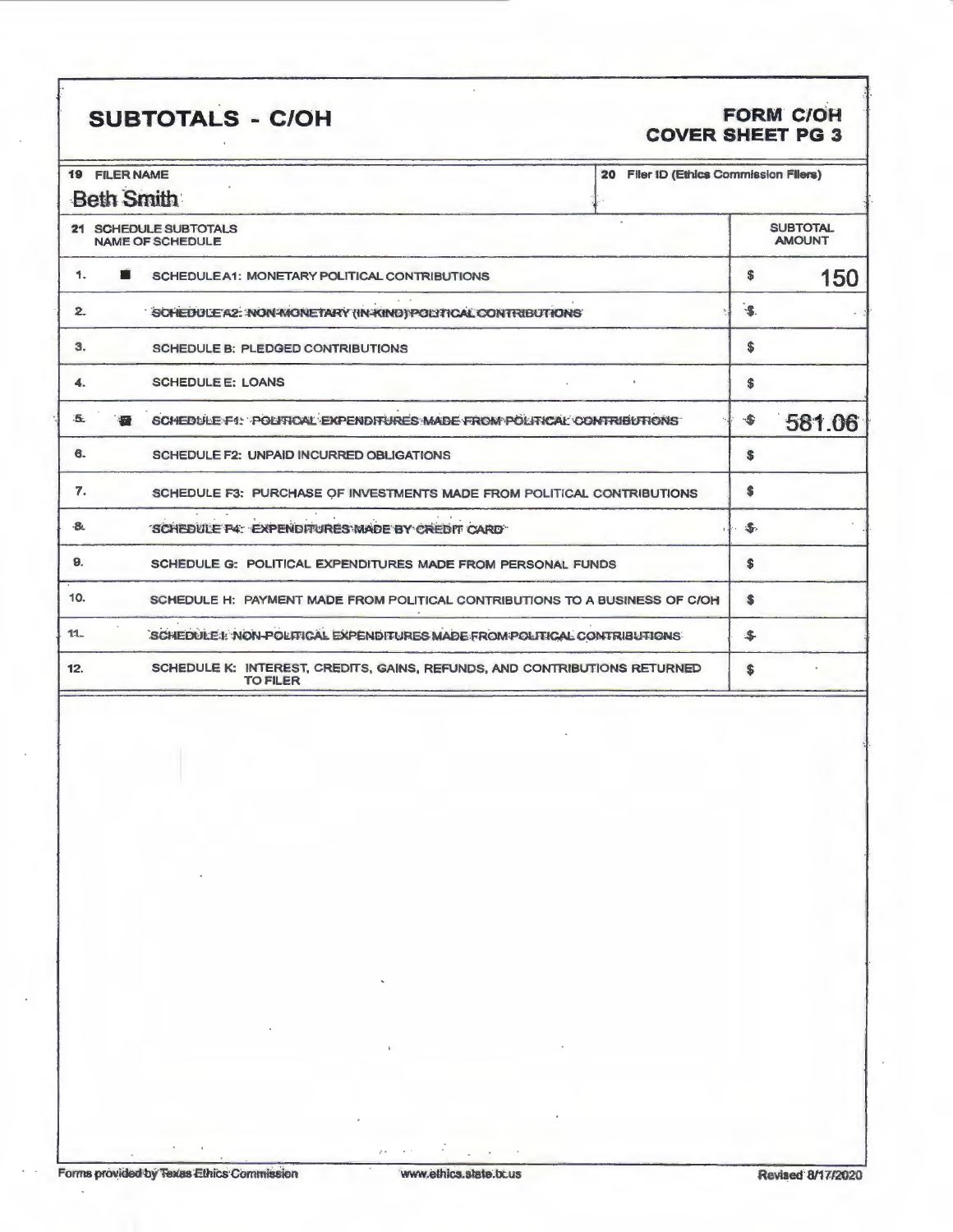| The Instruction Guide explains how to complete this form. |                                                                                                                                                             |                                    | 1. Total pages Schedule A1:           |  |
|-----------------------------------------------------------|-------------------------------------------------------------------------------------------------------------------------------------------------------------|------------------------------------|---------------------------------------|--|
| 2 FILER NAME                                              |                                                                                                                                                             |                                    | 3 Filer ID (Ethics Commission Filers) |  |
| <b>Beth Smith</b>                                         |                                                                                                                                                             |                                    |                                       |  |
| à Date                                                    | 5 Full name of contributor<br>out-of-state PAC (IDR:<br>Michele Christie<br>$01/22/2$ e Contributor address; City; State; Zip Code<br>1015 Verna Brooks Way |                                    | 7 Amount of contribution (\$)         |  |
|                                                           |                                                                                                                                                             |                                    | 100<br>$\overline{\phantom{a}}$       |  |
|                                                           | 8 Principal occupation / Job title (See Instructions)<br>Retired - School administrator                                                                     | 9 Employer (See Instructions)      |                                       |  |
| Date                                                      | Full name of contributor<br>out-of-state PAC (IDR                                                                                                           |                                    | Amount of contribution (\$)           |  |
|                                                           | Contributor address:<br>City;                                                                                                                               | State: Zip Code                    |                                       |  |
|                                                           | Principal occupation / Job title (See Instructions)                                                                                                         | <b>Employer (See Instructions)</b> |                                       |  |
| Date '                                                    | Full name of contributor<br>out-of-state PAC (ID#:                                                                                                          |                                    | Amount of contribution (\$)           |  |
|                                                           | Contributor address;<br>City:                                                                                                                               | State; Zip Code                    |                                       |  |
|                                                           | Principal occupation / Job title (See Instructions)                                                                                                         | <b>Employer (See Instructions)</b> |                                       |  |
| Date                                                      | Full name of contributor<br>out-of-state PAC (ID#:                                                                                                          |                                    | Amount of contribution (\$)           |  |
|                                                           | Contributor address;<br>Cl(y)                                                                                                                               | State; Zip Code                    |                                       |  |
|                                                           | Principal occupation / Job title (See Instructions)                                                                                                         | <b>Employer (See Instructions)</b> |                                       |  |
|                                                           |                                                                                                                                                             |                                    |                                       |  |

 $\bar{z}$